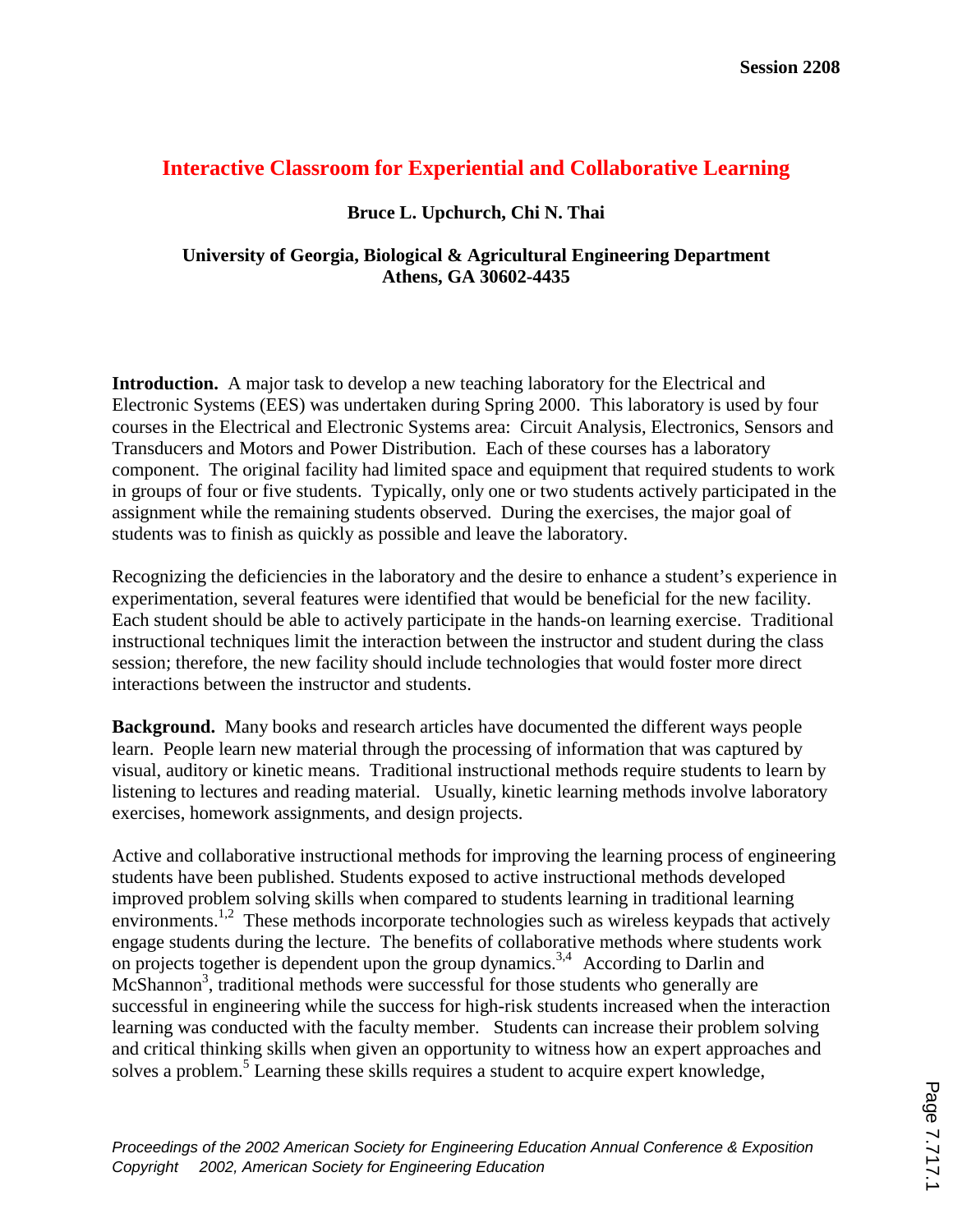recognize the existence of a problem and become aware of different strategies for approaching a solution. By mimicking an expert, students can begin to acquire and refine these skills.

Several papers have been published that describe different environments for students to learn through hands-on experiences. Hands-on learning methods challenge students to apply their theoretical knowledge for solving problems in a laboratory setting. The laboratory setting provides each student an opportunity to improve skills in problem solving through experimental exercises. Not only is the theoretical concepts reinforced, but the students have a higher retention rate of the lecture material. By trial and error, students have an opportunity to build confidence in their skills that enhance their ability to perform outside the academic environment. This approach also provides an opportunity for students to exercise their own imagination and increase their problem solving skills.

Engineering education has many software tools for demonstrating engineering concepts and serve as excellent teaching aides. These packages allow the instructor to demonstrate how the theory from lectures is applied in real-world applications. Using engineering software, an expert can demonstrate how to approach and solve complex problems. Traditional instructional methods limit the interaction between the instructor and the student. Basically, the instructor lectures and demonstrates a software package while the students observe and hopefully ask questions. This process is not very stimulating for the student and leads to poor retention of the material by the student.

The challenge of this project was the creation of an interactive teaching lab where students actively participate in the learning exercise. What happened to the trips to the blackboard by students? These exercises using the blackboard is an important learning exercise that reinforces concepts presented in a lecture format. Therefore, a teaching lab has been developed that utilizes a virtual blackboard. The virtual blackboard serves the same purpose as the physical blackboard in the classroom except the workspace is on the student's computer workstation.

**Hardware.** A new Electrical/Electronics Teaching Laboratory (EETL) was established with twelve (12) workstations and one teacher workstation (Figure 1). The student's computer was a Pentium III 700 MHz processor with 128 MB RAM running Windows NT 4.0. Each station had data acquisition capabilities through a 16 channel analog-to-digital converter (National Instruments, PCI-MIO-16E-4) and an input/output connector block (BNC-2120, National Instruments). The teacher workstation was a 750 MHz Pentium III with 128 MB RAM running Windows NT 4.0 Server with an 18 GB hard drive. This room had its own internal LAN running at 100 Mbps, and it was not connected to the World Wide Web.

The teacher's workstation provided the necessary tools for a multimedia presentation. The desktop screen on the teacher's station was projected onto the front screen through a connection to a computer projection system (MP7760, 3M Corp). When an instructor describes a physical device, the video input of the computer projection system is switched to the output of a CCD video camera (VK-C360N, Hitachi Corp). Now, all students can view the device during the explanation. The CCD video is mounted on a camera stand with lights.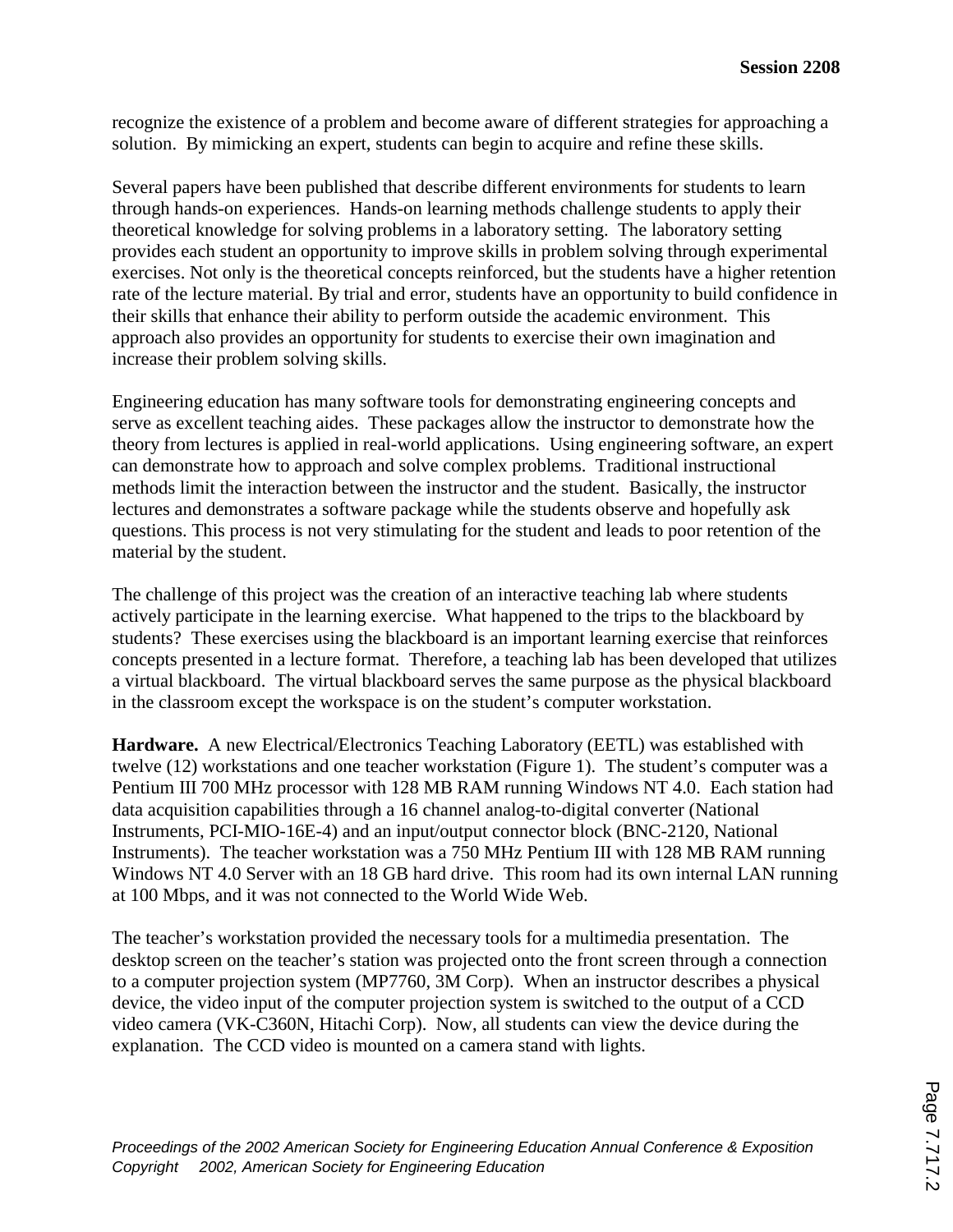

Figure 1. Interactive teaching laboratory with 12 student workstations and teacher station.

An instructional objective in the electrical/electronic area is to provide more opportunities for hands-on active learning exercises. Introducing students to the operation of electronic instrumentation as well as virtual instrumentation helps achieve part of the objective. In addition to the virtual instrumentation (data acquisition), each workstation was equipped with a digital oscilloscope (Tektronix TDS 210), dual power supply (Agilent E3620A), digital multimeter (Fluke Model 45) and 2 MHz function generator (Leader LG 1301). To provide an ergonomic workstation, the instrumentation was mounted on shelves on each side of the monitor (Figure 2). This arrangement also met the guidelines for the American Disabilities Act.

**Engineering Software.** Software packages available for engineering design are readily available and very useful in strengthening lecture material. The basic software for report writing ('Microsoft Office Suite') and data analysis ('MatLab', 'TKSolver', 'StatMost') was installed on each workstation. In addition to the customary software, each workstation had specialized software for electrical engineering design:

- 'MultiSim 2001' (electrical/electronic simulation software) used in Circuit Analysis, Electronics, Sensors and Transducers, Motors and Power Distribution.
- 'LabVIEW 6i' (data acquisition and control) used in Sensors and Transducers.
- 'RSLinx', 'RSLogix500', 'RSLadder500' (programmable controller) used in Motors and Power Distribution.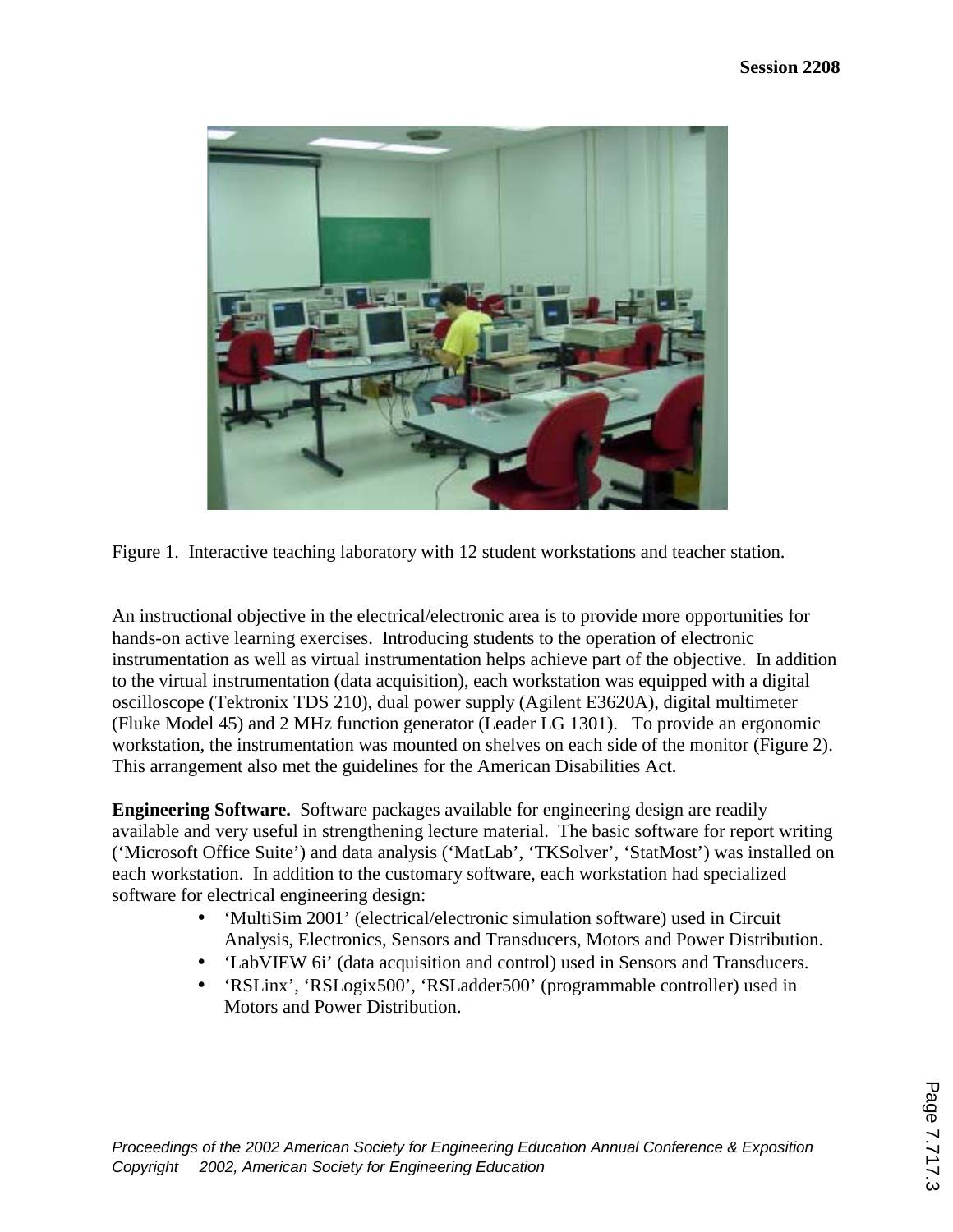

Figure 2. Electronic workstation containing the four basic electronic instruments and a computer data acquisition system.

**Creating an Interactive Classroom.** A unique feature of the new classroom was the ability of the instructor to actively interact with the students during an exercise (i.e. the creation of a virtual blackboard). Using features of 'NetMeeting' from Microsoft Corp., a classroom session was conducted where the instructor shared a single application ('MultiSim 2001') between three workstations. This arrangement created a virtual blackboard on each computer monitor where each student could contribute to the same project. A student participated in the class exercise by taking the control of the software package when requested without leaving his/her workstation. For example, one student was asked to select and place an integrated circuit in the workspace, while a second student inserted and connected a power supply. This process continued until the class completed the desired amplifier circuit. Although the concept was demonstrated with 'NetMeeting', it was difficult to setup the interactive session as well control the remote workstations.

A search for a software package that provided improved control of the workstations while maintaining the real-time interactive sessions identified 'Classrooms' v2.6 from DDES Corp. (www.DDES.com) as a solution. This software has two components: 1) Server that resides on the teacher station, and 2) Client that is installed on each student's workstation. 'Classrooms' works with Microsoft 'NetMeeting' v 2.1 for its application sharing, chatting and paint/storyboard features, while it has its own schemes for remote viewing and remote control of student PCs from the teacher station at the OS and application software levels. Optimum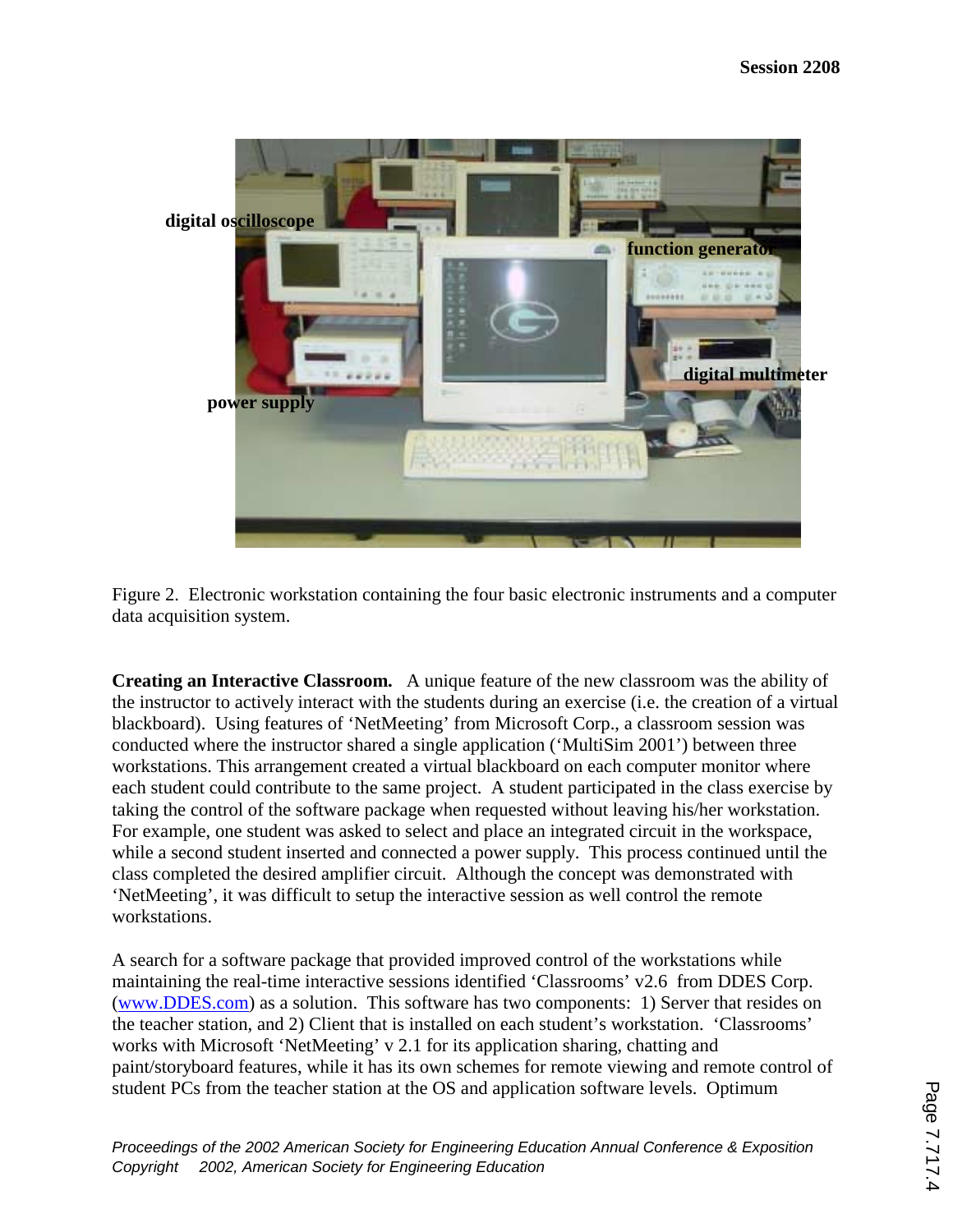performance is achieved in a 100 Mbps network environment. IP addresses must be static. The server (teacher station) recognizes individual workstations via one of three naming schemes: 1) Student log-in names ("pjones"), 2) PC names as identified from the local network domain ("PC82"), or 3) Specific name given to this particular PC during setup ("E-Station1"). This laboratory uses the PC names for identifying specific users connected to the server.

**Types of Interactive Sessions.** 'Classrooms' is particularly useful in teaching subject areas that have extensive software already developed for it and that its "knowledge and understanding" can be "built" from discrete blocks or modules. Through 'Classrooms', various formats of synchronous-collaborative" classes are conducted:

- 1. **Teacher-Led Demos.** Students can mimic the teacher actions on their own PCs (and thus can keep a record of their own personal work). The desktop from the instructor's workstation (server) is displayed on the front screen, and the students perform the same operations as the instructor.
- 2. **Independent Study.** An instructor can directly intervene on a student workstation from the teacher station by viewing the remote workstation. This feature is useful during exercises when students work independently on an exercise (i.e. design an amplifier circuit) especially when a student reaches an impasse. The instructor can assist the student by sharing the student's application. When sharing control (the student desktop is displayed on the instructor workstation), the teacher and the student actually are sharing simultaneously the student application with two sets of mouse and keyboard. Control of the application is transferred to whom-ever double-clicked and used the mouse previously. With our current computer configurations, the "visual feedbacks" of the teacher/student mouse and keyboard activities are practically instantaneously transmitted back to the teacher station and the student station. If the instructor elects to project the instructor desktop onto the front screen during the session, the instructor can use the opportunity as a problem solving exercise as the problem and solution is identified.
- 3. **Collaborative Learning.** A more interesting and truly asynchronous-collaborative learning mode is implemented by sharing a single application with the class. To setup a collaborative exercise, an application such as MultiSim 2001 or LabVIEW is launched on one of the student workstations. Next, the teacher switches to a mode where the single application is shared to all PCs in the lab (students  $\&$  teacher alike). An application running on a single PC with 12 other keyboards, mouse and monitors connected to it has been established. Any PC can take control of the first student application and modify it using their keyboard and mouse. It might be necessary to combine this mode with the selective locking/unlocking feature to have an orderly teaching process. Once the first student starts the building process, the teacher can pass control to the next selected student to add the next construct to the total project, and so on until the project is completed. The final product becomes a collective effort and record of all student activities.

**Example Session: Teaching Critical Thinking Skills.** One of the best methods for teaching problem solving is through the mimicking of an expert.<sup>5</sup> This individual is the instructor in the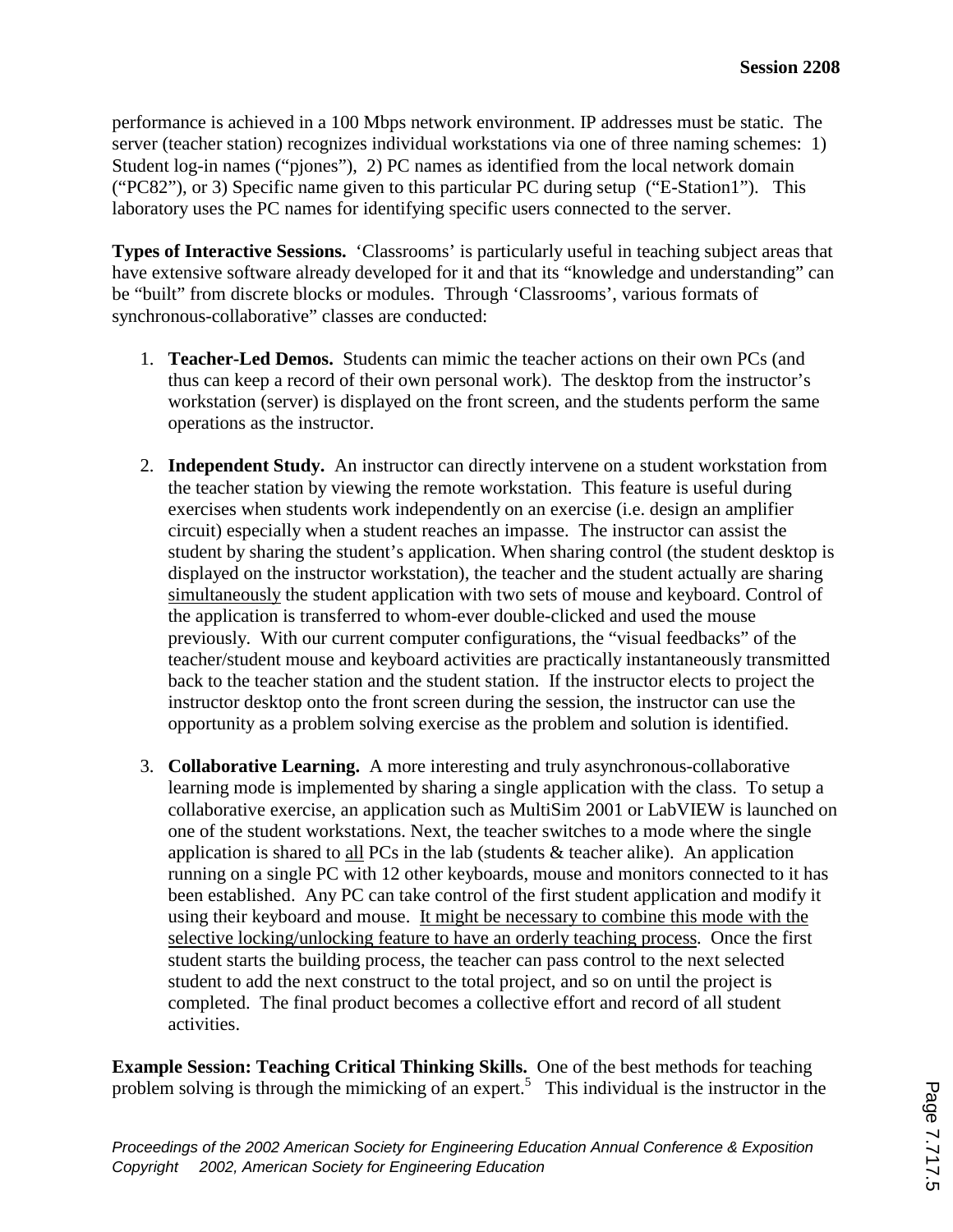classroom; therefore, an excellent opportunity exists to help students develop problem solving skills through the interaction with the instructor. In the EETL, designing, building and troubleshooting an electronic circuit is a prime candidate. Initially, the application MultiSim 2001 is shared with the class as described previously. The performance criteria for the amplifier circuit are defined (i.e. input and output voltage levels). Then, the design and construction phase begins on the virtual blackboard. The instructor requests a student to control the application by placing the cursor in the workspace and double-clicking the mouse button. After getting control, the student selects and places a component in the circuit. Another student will be requested to take control of the application and perform another operation. This process continues until the circuit has been completed. At this time, the instructor leads the class through a problem solving session by troubleshooting the circuit by asking questions (i.e. What instruments are needed to test the circuit?, Where and how should the instruments be connected?). The students must apply the ideas presented in lectures in order to answer the questions and perform the correct operation.

**Additional Features.** Control of the exchange of information within the classroom is important for a successful session. There are many features of 'Classrooms' that allow the instructor to control the exchange of information. There are many tools that have not been used. Below is a list of features used in the EETL:

**View.** Allows the teacher to remotely view a student PC. During a class, the teacher can view each PC desktop individually or a sequence display of a group. View does not allow remote control by the teacher.

**Remote.** Provides remote viewing and control by the teacher. During a remote session, the instructor can share the session with all or a select few of student PCs. Instructor can also initiate program execution on the student PC.

**Locking/Unlocking.** Allows the instructor to selectively lock-or-unlock some-or-all student PCs. To lock a student PC means that all mouse and keyboard activities on the student PC are disabled until the unlock signal is sent from the teacher station. This is a definite "attention-getter" tool.

**Teachers Profiles.** Each teacher can have his/her own password to get into the teaching system and his/her own profiles and folders for notes and quizzes.

**Limitations.** The speed of response can be slow when sharing some applications. This slow response is overcome by reminding students to be patient. When the students launch 'Classrooms' (connect to the 'Classrooms' server) at the same time, some of the workstations are unable to connect; therefore, the students must connect in groups of three. Some features do not operate as expected.

**Expansion.** In addition to the EETL, a General Computing Undergraduate Laboratory (GCUL) was established. This laboratory contains a teacher station (Pentium 4, 1.5 GHz, 384 MB RAM) on Windows 2000 Professional) serving 20 PCs (Pentium III @ 750 MHz and 128 MB RAM)